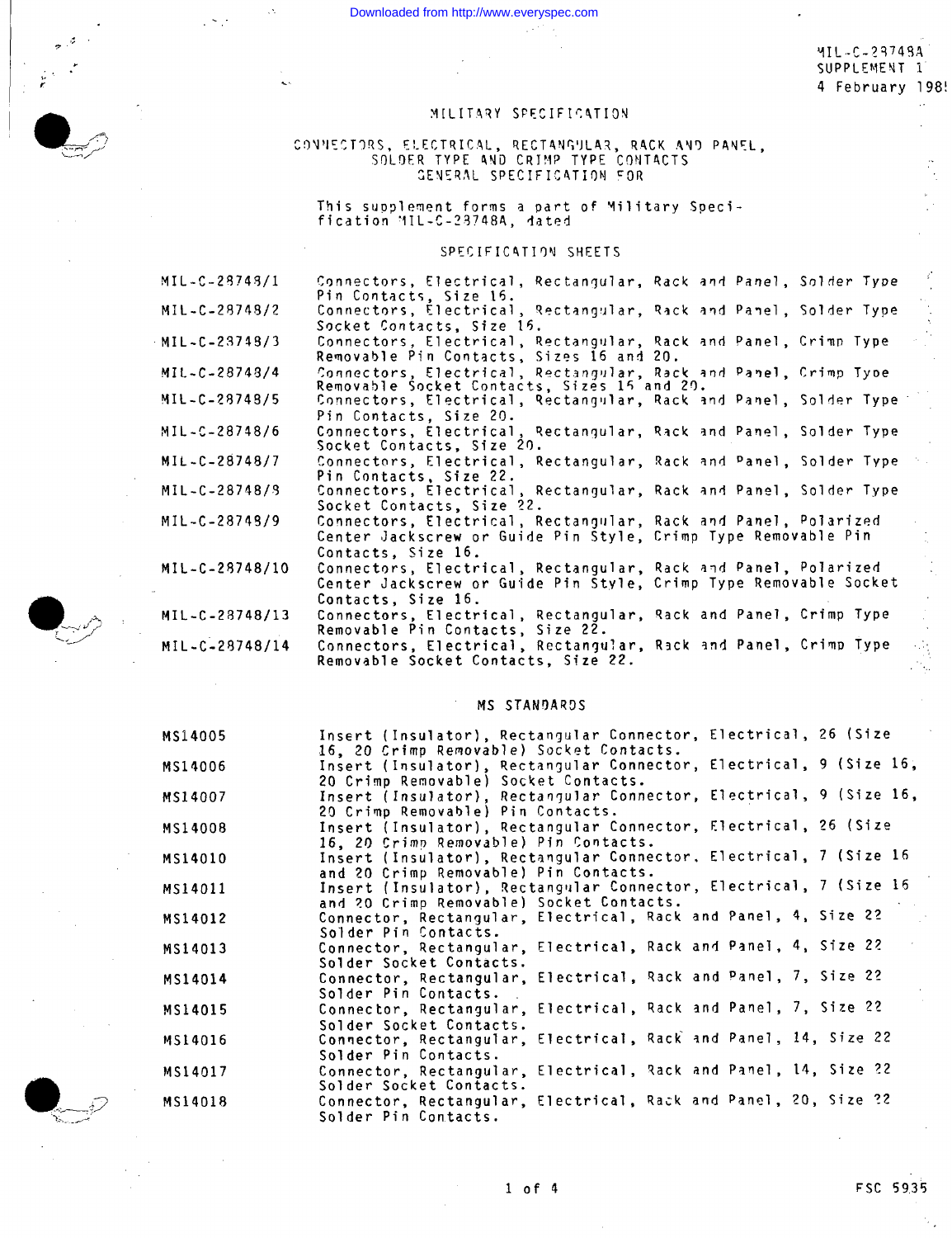$\mathbf{r}_{\mathbf{v} \rightarrow \mathbf{p}}$  ,

**.a**

**9**

# **Supplement 1**

## **?4S STANDA!2!)S**

| MS14019            | Connector, Rectangular, Electrical, Rack and Panel, 20, Size 22 Solder<br>Socket Contacts.                                           |    |
|--------------------|--------------------------------------------------------------------------------------------------------------------------------------|----|
| MS14020            | Connector, Rectangular, Electrical, Rack and Panel, 26, Size 22 Solder<br>Pin Contacts.                                              |    |
| MS14921            | Connector, Rectangular, Electrical, Rack and Panel, 26, Size 22 Solder<br>Socket Contacts.                                           |    |
| MS14022            | Connector, Rectangular, Electrical, Rack and Panel, 34, Size 22 Solder<br>Pin Contacts.                                              |    |
| MS14023            | Connector, Rectangular, Electrical, Rack and Panel, 34, Size 22 Solder<br>Socket Contacts.                                           |    |
| MS14024            | Connector, Rectangular, Electrical, Rack and Panel, 44, Size 22 Solder<br>Pin Contacts.                                              |    |
| MS14025            | Connector, Rectangular, Electrical, Rack and Panel, 44, Size 22 Solder<br>Socket Contacts.                                           |    |
| MS14026            | Connector, Rectangular, Electrical, Rack and Panel, 50, Size 22 Solder<br>Pin Contacts.                                              |    |
| MS14027            | Connector, Rectangular, Electrical, Rack and Panel, 50, Size 22 Solder<br>Socket Contacts.                                           |    |
| MS14071            | Shield, Electrical Connector, for 7, 9, 14, 20, 26, 34, 42 and 50<br>Contact Connectors.                                             |    |
| MS14072            | Shell, Electrical Connector, for 7, 9, 14, 20, 26, 34, 42 and 50<br>Contact Connectors.                                              |    |
| MS17778            | Insert (Insulator), Rectangular Connector, Polarized Center Screwlock,<br>Electrical, 104 (Size 16 Crimp Removable) Pin Contacts.    |    |
| MS17779            | Insert (Insulator), Rectangular Connector, Polarized Center Screwlock,<br>Electrical, 104 (Size 16 Crimp Removable) Socket Contacts. |    |
| MS18155            | Insert (Insulator), Rectangular Connector, Polarized Center Screwlock,<br>Electrical, 10 (Size 16 Crimp Removable) Pin Contacts.     |    |
| MS18156            | Insert (Insulator), Rectangular Connector Polarized Center Screwlock,<br>Electrical, 10 (Size 16 Crimp Removable) Socket Contacts.   |    |
| MS18157            | Insert (Insulator), Rectangular Connector, Polarized Center Screwlock,<br>Electrical, 20 (Size 16 Crimp Removable) Pin Contacts.     |    |
| MS19158            | Insert (Insulator), Rectangular Connector, Polarized Center Screwlock,<br>Electrical, 20 (Size 16 Crimp Removable) Socket Contacts.  |    |
| MS18159            | Insert (Insulator), Rectangular Connector, Polarized Center Screwlock,<br>Electrical, 36 (Size 16 Crimp Removable) Pin Contacts.     |    |
| MS18160            | Insert (Insulator), Rectangular Connector, Polarized Center Screwlock,<br>Electrical, 36 (Size 16 Crimp Removable) Socket Contacts.  |    |
| MS18161            | Insert (Insulator), Rectangular Connector, Polarized Center Screwlock,<br>Electrical, 52 (Size 16 Crimp Removable) Pin Contacts.     |    |
| MS18162            | Insert (Insulator), Rectangular Connector, Polarized Center Screwlock,<br>Electrical, 52 (Size 16 Crimp Removable) Socket Contacts.  |    |
| MS18163            | Insert (Insulator), Rectangular Connector, Polarized Center Screwlock,<br>Electrical, 80 (Size 16 Crimp Removable) Pin Contacts.     |    |
| MS18164            | Insert (Insulator), Rectangular Connector, Polarized Center Screwlock,<br>Electrical, 80 (Size 16 Crimp Removable) Socket Contacts.  |    |
| MS18165            | Insert (Insulator), Rectangular Connector, Polarized Center Screwlock,<br>Electrical, 158 (Size 16 Crimp Removable) Pin Contacts.    |    |
| MS18166            | Insert (Insulator), Rectangular Connector, Polarized Center Screwlock,<br>Electrical, 158 (Size 16 Crimp Removable) Socket Contacts. |    |
| MS18167            | Insert (Insulator), Rectangular Connector, Polarized Center Screwlock,<br>Electrical, 212 (Size 16 Crimp Removable) Pin Contacts.    |    |
| MS18168            | Insert (Insulator), Rectangular Connector, Polarized Center Screwlock,<br>Electrical, 212 (Size 16 Crimp Removable) Socket Contacts. |    |
| MS18173<br>MS18174 | Washer, Flat.<br>Insert (Insulator), Rectangular Connector, Electrical, 14 (Size 16 and                                              |    |
| MS18175            | 20 Crimp Removable) Pin Contacts.<br>Insert (Insulator), Rectangular Connector, Electrical, 14 (Size 16 and                          |    |
| MS18176            | 20 Crimp Removable) Socket Contacts.<br>Insert (Insulator), Rectangular Connector, Electrical, 20 (Size 16 and                       |    |
| MS18177            | 20 Crimp Removable) Pin Contacts.<br>Insert (Insulator), Rectangular Connector, Electrical, 20 (Size 15 and                          |    |
|                    | 20 Crimp Removable) Socket Contacts.                                                                                                 | 17 |

**,2**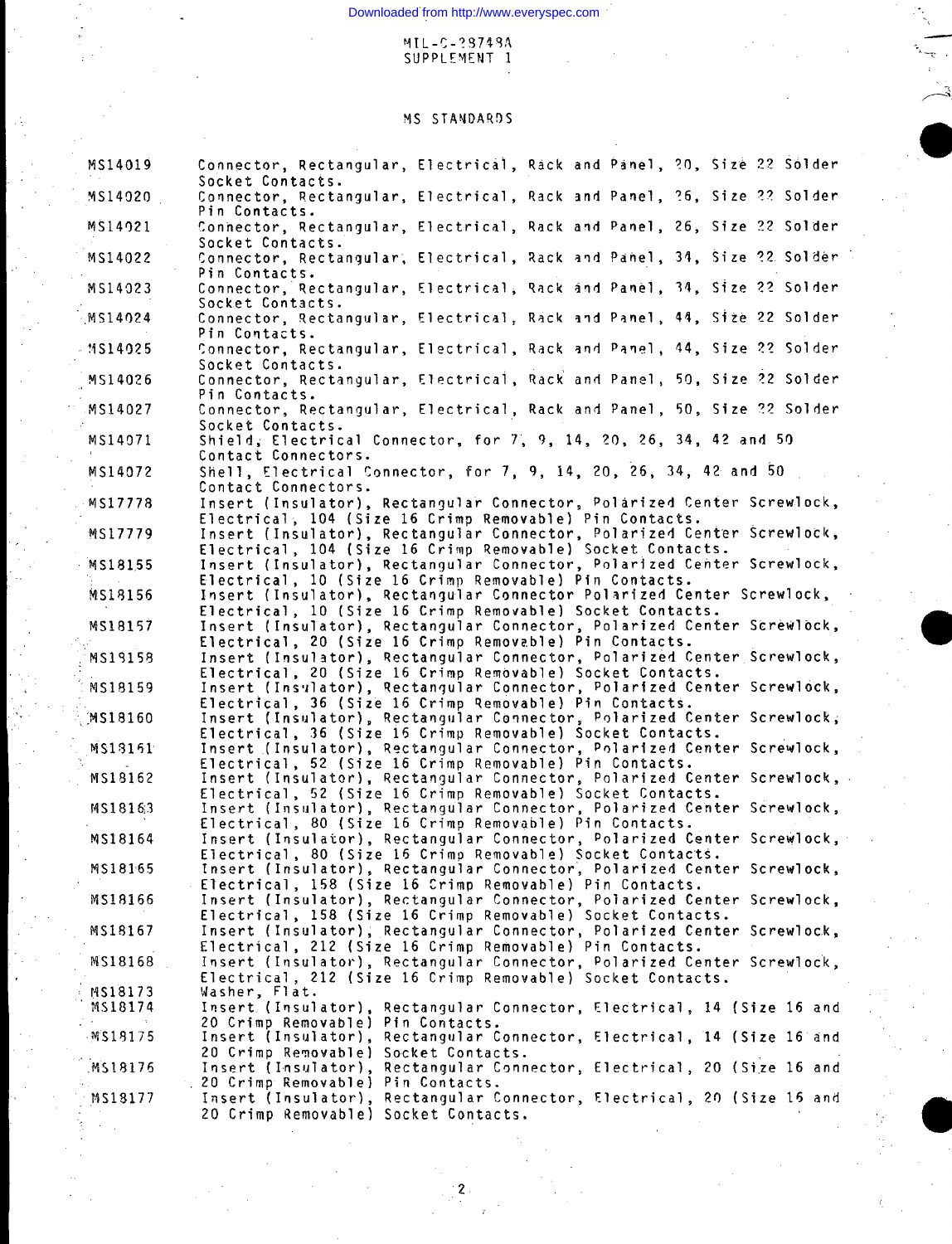## **MIL-C-28748A SUPPLEMENT 1**

 $\mathcal{I}_\text{eff}$  ,  $\mathcal{I}_\text{eff}$  ,  $\mathcal{I}_\text{eff}$ 



## **MS STANDARDS .,**

| MS18178 | Insert (Insulator), Rectangular Connector, Electrical, 34 (Size 16 and                                         |
|---------|----------------------------------------------------------------------------------------------------------------|
|         | 20 Crimp Removable) Pin Contact.                                                                               |
| MS18179 | Insert (Insulator), Rectangular Connector, Electrical, 34 (Size 16 and                                         |
|         | 20 Crimp Removable) Socket Contacts.<br>Insert (Insulator), Rectangular Connector, Electrical, 42 (Size 16 and |
| MS18180 |                                                                                                                |
|         | 20 Crimp Removable) Pin Contacts.<br>Insert (Insulator), Rectangular Connector, Electrical, 42 (Size 16 and    |
| MS18181 | 20 Crimp Removable) Socket Contacts.                                                                           |
|         | Insert (Insulator), Rectangular Connector, Electrical, 50 (Size 16 and                                         |
| MS18182 |                                                                                                                |
|         | 20 Crimp Removable) Pin Contacts.<br>Insert (Insulator), Rectangular Connector, Electrical, 50 (Size 16 and    |
| MS18183 | 20 Crimp Removable) Socket Contacts.                                                                           |
|         | Insert (Insulator), Rectangular Connector, Electrical, 66 (Size 16 and                                         |
| MS18184 | 20 Crimp Removable) Pin Contacts.                                                                              |
| MS18185 | Insert (Insulator), Rectangular Connector, Electrical, 66 (Size 16 and                                         |
|         | 20 Crimp Removable) Socket Contacts.                                                                           |
| MS18187 | Insert (Insulator), Rectangular Connector, Electrical, 75 (Size 16 and                                         |
|         | 20 Crimp Removable) Pin Contacts.                                                                              |
| MS18188 | Insert (Insulator), Rectangular Connector, Electrical, 75 (Size 16 and                                         |
|         | 20 Crimp Removable) Socket Contacts.                                                                           |
| MS18189 | Insert (Insulator), Rectangular Connector, Electrical, 104 (Size 16 and                                        |
|         | 20 Crimp Removable) Pin Contacts.                                                                              |
| MS18190 | Insert (Insulator), Rectangular Connector, Electrical, 104 (Size 15 and                                        |
|         | 20 Crimp Removable) Socket Contacts.                                                                           |
| MS18192 | Shield, Electrical Connector for Size 7, 9, 14, 20, 26, 34, 42, 50 and                                         |
|         | 75 Contact Connectors.                                                                                         |
| MS18193 | Shield, Electrical Connector for Size 56 and 104 Contact Connectors.                                           |
| MS18194 | Jackscrew, Electrical Connector, Male and Female, Long, Turnable.                                              |
| MS18195 | Jackscrew, Electrical Connector, Male and Female, Short, Turnable.                                             |
| MS18196 | Jackscrew, Electrical Connector, Male and Female, Fixed.                                                       |
| MS18197 | Guide Pin, Electrical Connector, Male and Female.                                                              |
| MS18198 | Plate, Retaining, Receptacle, Electrical Connector, for 9, 14, 20 and                                          |
|         | 26 Contact Connectors.                                                                                         |
| MS18199 | Plate, Retaining, Receptacle, Electrical Connector, for 34, 42, 50, and                                        |
|         | 75 Contact Connectors.                                                                                         |
| MS18200 | Plate, Retaining, Receptacle, Electrical Connector, for 55 and 104                                             |
|         | Contact Connectors.                                                                                            |
| MS18203 | Shell, Electrical Connector, Plug, Rectangular.                                                                |
| MS18204 | Shell, Electrical Connector Receptacle, Rectangular.                                                           |
| MS18205 | Pin, Straight Headed.                                                                                          |
| MS18239 | Connector, Rectangular, Electrical, Rack and Panel, 9, Size 16 Solder                                          |
|         | Socket Contacts.                                                                                               |
| MS18240 | Connector, Rectangular, Electrical, Rack and Panel, 14, Size 16 Solder                                         |
|         | Pin Contacts.                                                                                                  |
| MS18241 | - Connector, Rectangular, Electrical, Rack and Panel, 14, Size 16 Solder                                       |
|         | Socket Contacts.                                                                                               |
| MS18242 | Connector, Rectangular, Electrical, Rack and Panel, 20, Size 16 Solder                                         |
|         | Pin Contacts.                                                                                                  |
| MS18243 | Connector, Rectangular, Electrical, Rack and Panel, 20, Size 16 Solder                                         |
|         | Socket Contacts.                                                                                               |
| MS18244 | Connector, Rectangular, Electrical, Rack and Panel, 34, Size 16 Solder                                         |
|         | Pin Contacts.                                                                                                  |
| MS18245 | Connector, Rectangular, Electrical, Rack and Panel, 34, Size 16 Solder                                         |
|         | Socket Contacts.                                                                                               |
| MS18246 | Connector, Rectangular, Electrical, Rack and Panel, 42, Size 16 Solder                                         |
|         | Pin Contacts.                                                                                                  |
| MS18247 | Connector, Rectangular, Electrical, Rack and Panel, 42, Size 15 Solder                                         |
|         | Socket Contacts.                                                                                               |
| MS18248 | Connector, Rectangular, Electrical, Rack and Panel, 50, Size 15 Solder                                         |
|         | Pin Contacts.                                                                                                  |
| MS18249 | Connector, Rectangular, Electrical, Rack and Panel, 50, Size 15 Solder                                         |
|         | Socket Contacts.                                                                                               |
| MS18250 | Connector, Rectangular, Electrical, Rack and Panel, 56, Size 15 Solder                                         |
|         | Pin Contacts.                                                                                                  |



**3**